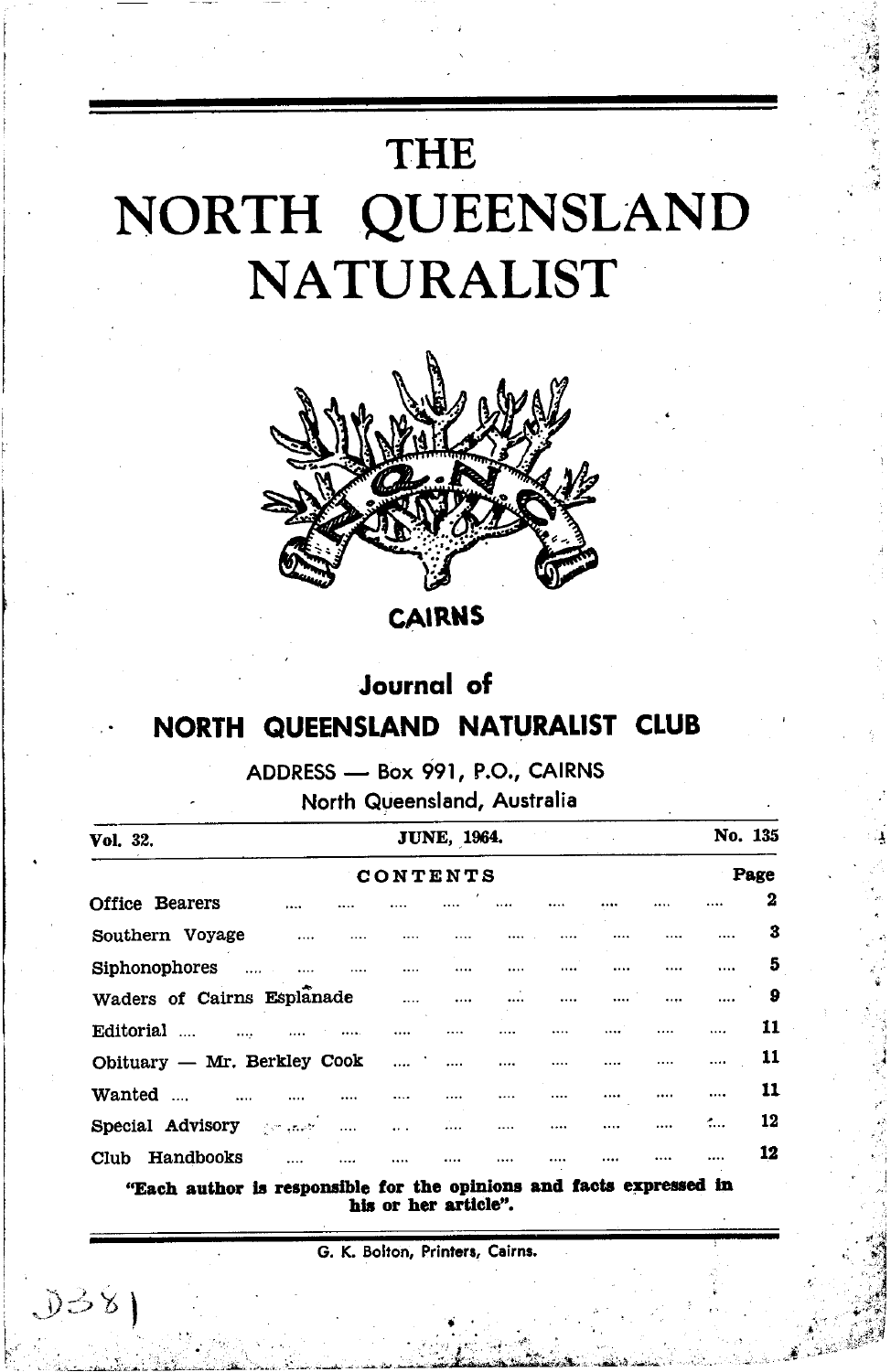# NORTH QUEENSLAND NATURALISTS' CLUB

Founder Presd. the late Dr. HUGO FLECKER.

OBJECTS - The Furtherance of the Study of the various branches of Natural History and the Preservation of Our Heritage of Indigenous Fauna and Flora.

Club Officers - September 1963 to September 1964.

Patron: J. Wyer, Esq., (Foundation Secretary)

President: V. M. Reilly, Esq.

Vice-Presidents: Messrs. N. C. Coleman, H. Ziegenfusz. A. J. Cassels.

Secretary: Mrs. M. L. Cassels.

Hon. Treasurer: Mr. C. Luppi.

Hon Librarian : Mr. A. J. Cassels.

Hon. Auditor: Mr. F. P. Moodv.

Hon. Solicitor : Mr. H. E. Dann.

Receptionist: Mrs. E. Corbet.

Curator of Herbarium: Mrs. E. Corbet.

Council: Mrs. E. Corbet. Mrs. Ziegenfusz. Mr. K. Collins, Mr. O. Corbet, Mr. Gorton, Mr. Beard.

Junior Rep. - Miss L. Corbet, Master B. Henderson.

Trustees : Mr. A. A. Read, Mr. V. Reilly, Mr. S. St. Cloud.

Publications Committee: Mrs. M. Cassels, Messrs. V. Reilly, A. W. Dockrill, N. C. Coleman.

GENERAL MEETING for discussion, lectures, screenings and display of specimens are held on the second Tuesday, 8 p.m., at the Old Kuranda Barracks, Esplanade.

FIELD DAY excursion Sunday prior to meeting.

VISITORS are welcome, especially members of Australian and Overseas Clubs and Societies.

LIBRARY open each Club Night and by arrangement with Librarian.

### Subscriptions (Due September 30) :

Country Members, 15/-. City and Surburban Members, £1/5/-. Junior Members, 5/-.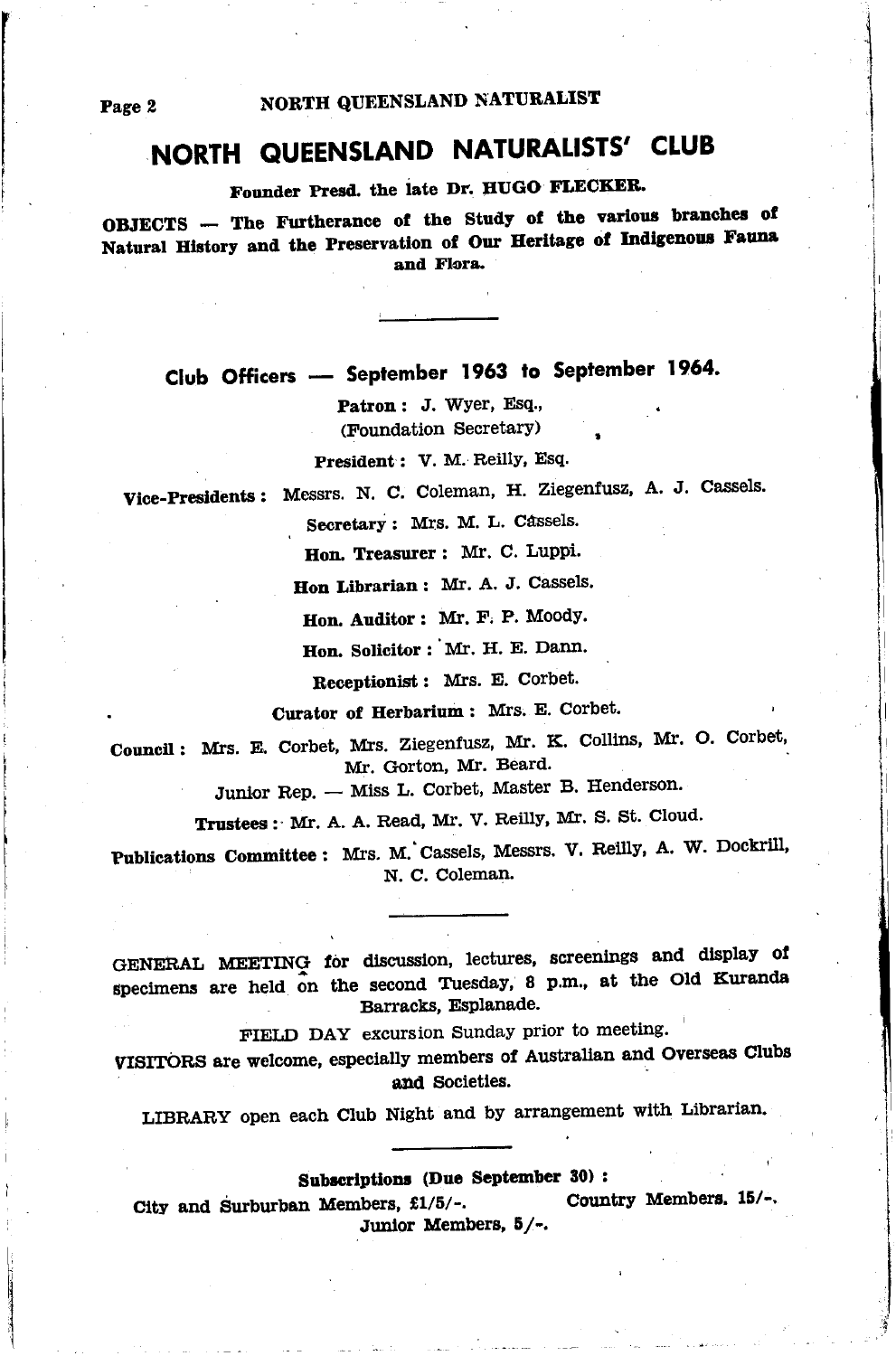### SOUTHERN VOYAGE

Apart from the fall in temperature, which was now well below freezing point, the first real indication of our proximity to the great Antarctic Continent, was the presence of scattered ice floes. These small floes, heavily

sheet which covered the sea during the previous winter and spring and were now rapidly ablating in the summer sun as they drifted northwards. Each year this field of winter sea - ice, up to six feet in thickness and stretching for about 400 miles from the shore, breaks up under the influence of the summer weather, the wind and tide, to form in some cases large areas floes and in other cases vast fields of compressed pack ice. The floes which drift northwards ablate away but much of the pack becomes refrozen into the sea-ice of the following winter. At first this vast expanse of ice fl

the snow covered platforms of floating ice. Only those close to the ship, their curiosity overcome by fear, dived into the sea, while those a hundred or more yards away stood their ground, even when our bow wave sent their floating islands bobbing up and down.

Occasionally a seal was seen basking on a floe, and awakened by our approach would gaze incredulously at the red monster gliding past and then with a mighty heave, dive for the safety of the ocean. We had seen our first berg at Latitude 55.9 degrees south, wallowing in

the heavy swell and sending great plumes of spray high into the air. These were small bergs at first, compared to the monsters, several miles in length, which we encountered further south, making it necessary to change course frequently in order to avoid them.

Sometimes we sailed quite close to one, it's ponderous blue and white bulk gleaming in the weak sunlight, silent and menacing.<br>As they drift northwards into warmer and rougher water the bergs ablate

and disintegrate fairly rapidly and seldom do they endanger shipping as they do in the northern hemisphere where ocean currents carry them southwards into the busy trade routes. Here we were deliberately penetrating their

were required twenty four hours a day to ensure our safety. of feet high, ploughing through the pack ice and shattering it to fragments, powered by the unseen force of an ocean current against it's under-water bulk. As the bergs became more numerous and the ice pack thicker, the Ca

from his eyrie on the foremast, guided the ship through the clear water "leads", changing course often and sometimes going astern to charge forward<br>again with increased power when the "leads" closed in.<br>Ice floes twenty and thirty feet across were pushed aside, their blue-white

Ice floes twenty and thirty feet across were pushed aside, their blue-white edges red stained from the ship's paint work, while many of the smaller ones rolled completely over exposing their honeycombed bases of rotten ice, tinted a salmon pink from algae.

forms and are typed according to their shapes. The commonest type is the Tabular berg, others noted falling into the classification of Valley or Drydock,<br>Pinnacled, Arched and Domed.<br>Truely, nature's ice sculpture was beautiful to behold.<br>Also the various distinctive forms of sea-ice were noted

one floe had been pushed upwards to partly overlap another, Flat, Hummocky and Pancake Ice, Frazil where the water was thick with tiny ice crystals, Brash which consisted of thickly packed broken pieces and Rotten Ice which was dark and water saturated.

In accordance with the scientific purpose of our mission, the presentered in all mariue and bird life was noted and special logs were kept for this purpose.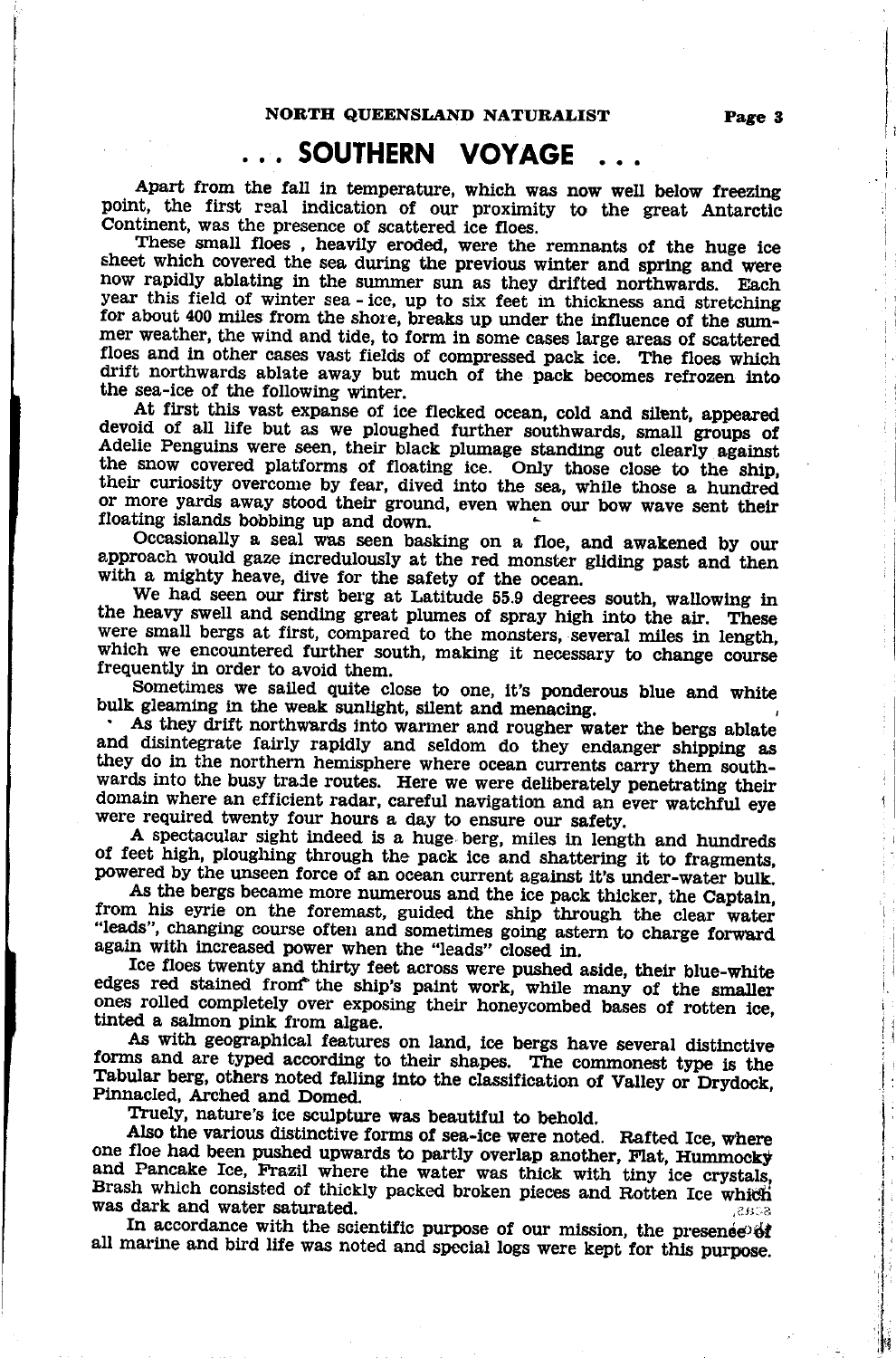With the assistance of many amateur bird watchers our ornithologist was kept busy identifying and recording the sightings of each species.

Albatrosses were our constant companions, one or two Wandering Albatrosses remaining in the vicinity of the ship until we were well into the pack ice.

The Albatross family (Diomedia) includes some of the largest flying birds, the Wandering and Royal both having wing spans of about twelve feet with a recorded maximum of seventeen feet.

Although each individual species is not easily recognised by the amateur. the family in general is characterised by their long narrow wings, black backs and tails, large hooked beaks and their gliding method of flight. Of the thirteen known species, nine plus four sub-species inhabit the Southern Ocean.

In the cold world of sea ice and berg we saw many snow petrels the first sighting being made at 61.0 degrees south. This beautiful show white bird about the size of a pigeon which it closely resembles was the subject of a detailed study during the nesting season at Mawson Base.

Skuas, merciless predators of the southern waters were fairly numerous.

Other species of petrel which comprise a very large family of sea birds include the Giant Petrel which is the size of an Albatross and the tiny Storm Petrel which is smaller than a swallow. Many-hundreds of these fast flying tiny birds were seen.

Of the several species of penguin which inhabit the Antarctic and sub-Antarctic regions the Adelies were the only ones noted during the southern voyage. These cheeky, comical little fellows in keeping with the attitude of other kinds of wild life, have little fear of man which renders them excellent subjects for close study.

Although their progress on land is somewhat slow and rather ungainly, their swimming prowess is truly remarkable. When "hove to" in some open water close to the mainland we witnessed a display of "Porpoising" by thousands of these birds. As the name suggests this consists of breaking water in a series of dives executed at high speed and with thousands of birds in close formation engaged in this sport, the water is whipped up as though by a large school of fish. Seen from the deck of the ship in clear water the Adelies underwater "flight" is almost too fast for the eye to follow.

A school of six porpoises was seen at 55.0 degrees south but it was not until we had reached a point 61 degrees 42 minutes south and 99 degrees 22 minutes east that our first whale sightings were made. Three whales of an unidentified species were seen at a distance of a mile or so and from this point onwards, whale sightings were an almost everyday occurrence.

Blue whales, characterised by their single vapour plume when "blowing" were possibly the commonest of the larger species and the smaller Sei Whales with their characteristic tall, shark like dorsal fin were often seen. They were possibly in the vicinity of twenty five feet in length, not a great deal larger than the shark finned Killers which were seen right alongside the ship in schools of half a dozen or so when we were anchored in calm off-shore water.

Unlike the plankton-cating Blue and Humpback whales the predatory Killers prey on the larger forms of life including their own cousins, the larger whales which they viciously attack in order to obtain the choicest morsel, the tongue. Seals and penguins are also main items of the Killer's menu.

A killer whale in order to catch a seal will dislodge it from an ice floe and they have been known to break through a large sheet of sea-ice to capture a basking seal which they can see through the translucent ice above. Men have had narrow escapes when attacked in this manner.

Our voyage of fourteen days across the storm tossed Southern Ocean, the "roughest ocean in the World" and through the icy berg strewn Antarctic seas, brought us to the gleaming ice cliffs of the Antarctic Continent near the Russian Base of Mirny where we landed.

G. MASLEN.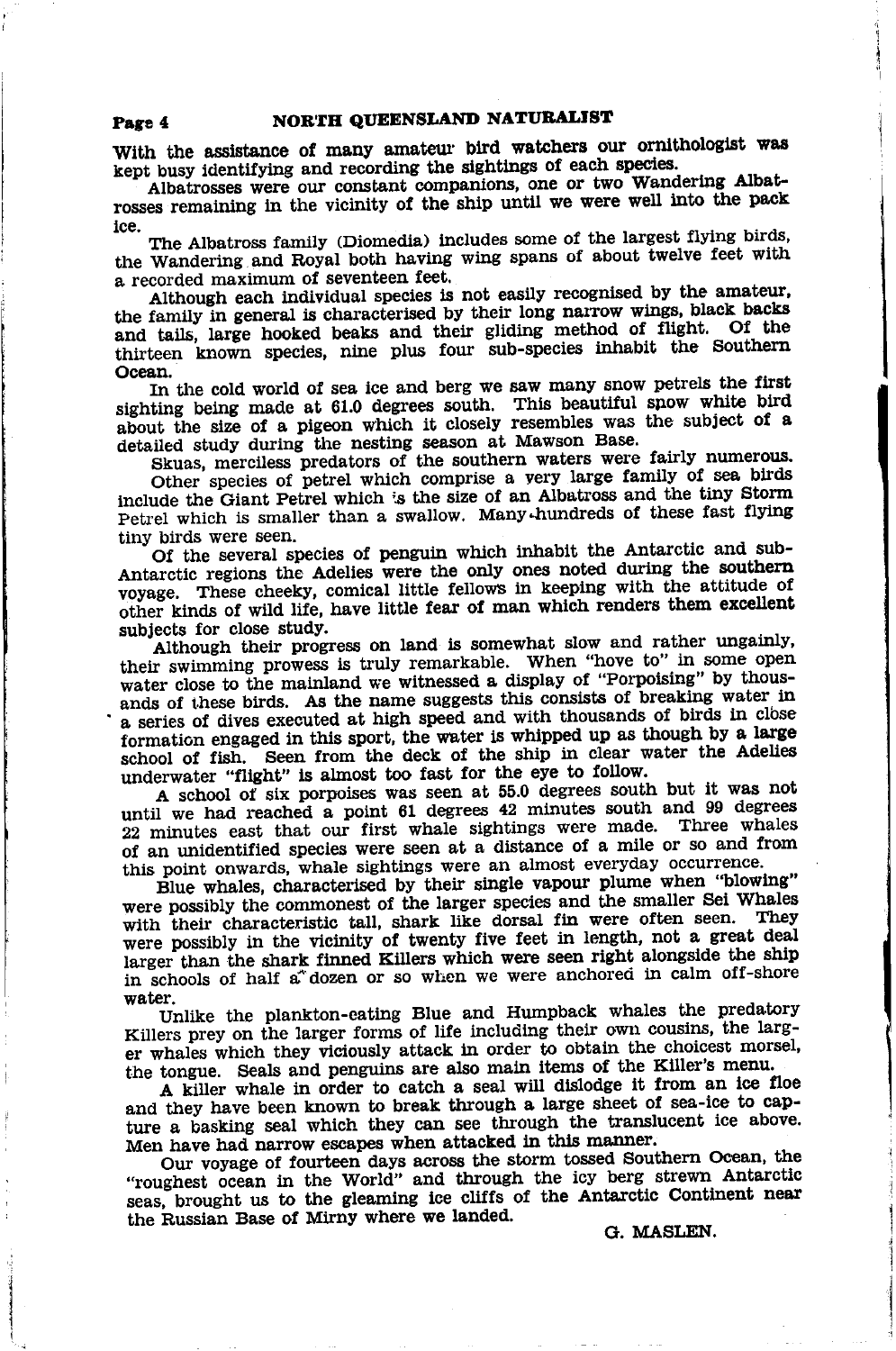### SIPHONOPHORES

#### PART 2 OF A SERIES

(Part 1 of this series, dealing with siphonophores in general, and Physalia in particular, appeared in The North Queensland Naturalist, Vol. 30, No. 131.)

All Siphonophora are colonial, and characteristically show an admixture of medusoid and polypoid members (zooids), some of which are greatly modified to serve specific functions. Broadly speaking, zooids of medusoid origin are concerned with locomotion and reproducfion, whlte polypoidal derivatives protect the colony and attend to the capture and ingestion of food. For each type of colony, the basic pattern of organisation remains unchanged from generation to generation  $-$  in other words, each colony fund<br>and reproduces as a distinctive and recognisable formation. generation to generation  $-$  in other words, each colony functions as an entity,

Another characteristic of siphonophores is that they are adapted to move within their watery environment. Those belonging to the suborder Calycophora rely entirely on "swimming bells" (nectophores) for propulsion. The remainder, grouped as the suborder Physophoridae, have some form of apical float, which provides bouyancy.

The Physophoridae are divisible into three groups  $:$ --

- 1. Physonectae (e.g. Agalma, Nectalia), which have a small closed bouyancy chamber, usually augmented by swimming bells.
- 2. Rhizophysaliae, having a large hollow float and no swimming bells (Physalia, illustrated in Part 1 of this series, is representative of this group), and 3. Chondrophorae, in which the air chambers are modified into flat
- discs, and stiffened by chitinous material (e.g. Porpita and Velella).

#### VELELLA.

Velella (sometimes called "Purple Sail" or "By the Wind Sailor") is common in warm seas, and like Physalia, may form dense fleets in mid-ocean, or be stranded in thousands by onshore winds. The name means "little sail", referring to the most obvious and distinctive feature of this siphonophore, illustrated in Figure 1. The curved flexible sail forms an effective aerodynamic surface, exerting a propulsive force along the length of the float. I have observed Velella sailing at over two knots in a barely perceptible breeze. As the marginal tentacles are capable of co-ordinated movement, and must exert considerable underwater resistance, the colony may have some degree of control over its rate of progress, and its course relative to the wind. In addition, the free margin of the spil approar to contain murals filters and the addition,

the free margin of the sail appears to contain muscle fibres, and the contraction of these could alter the curvature, and therefore the efficiency, of the sail.<br>All exposed surfaces of **Velella** are water-repellant, quickl

the skirting membrane, makes Velella a very dry and seaworthy little ship.<br>On the underside of the disc, at its mid-point, is a large polypoidal zooid,<br>the only member of the colony exclusively devoted to the ingestion of The large mouth of this central gastrozooid (Figure 2, A) opens freely into a distensible tube, running lengthwise beneath the dark central mass ("liver"). Around this T-shaped structure, the main "mouth" and "stomach" of the colony, is arrayed a series of secondary gastrozooids (Figue 2, C), provided with functional mouths, and sizable cavities; but these also give rise, near their bases, to clumps of reproductive members (Figure 2, G), and for this reason these polypoidal derivatives are usually referred to as gonozooids. Towards<br>the periphery, the gonozooids show smaller cavities and greater length (Fig-<br>ure 2, F), and the mouth openings decrease in size. The free ends of polyps bear clumps of nematocysts, and the longer polyps near the periphery are probably mainly protective in funetion.

il

l

Ч  $\mathcal{G}^{\mathcal{A}}$ 

;1'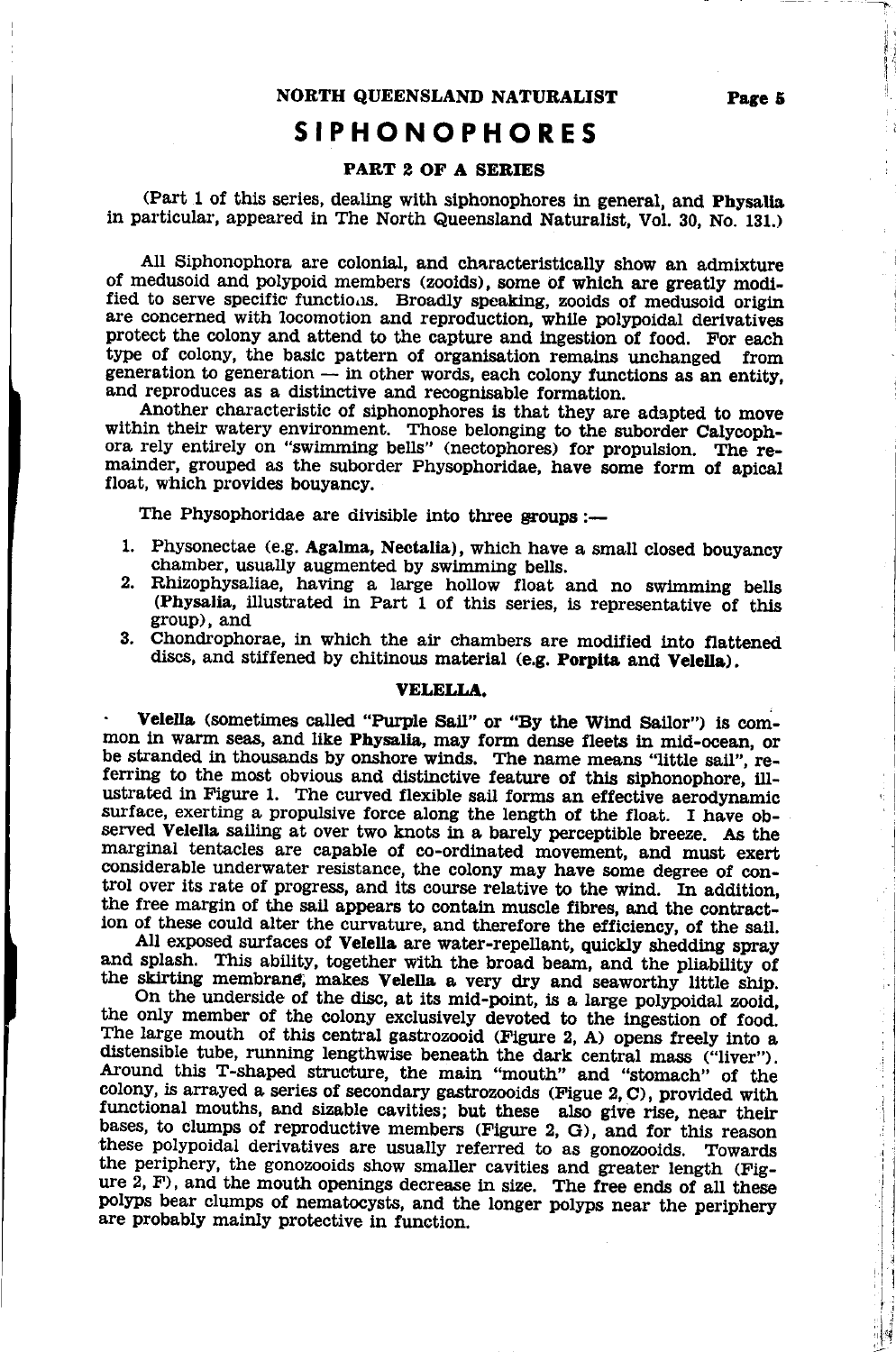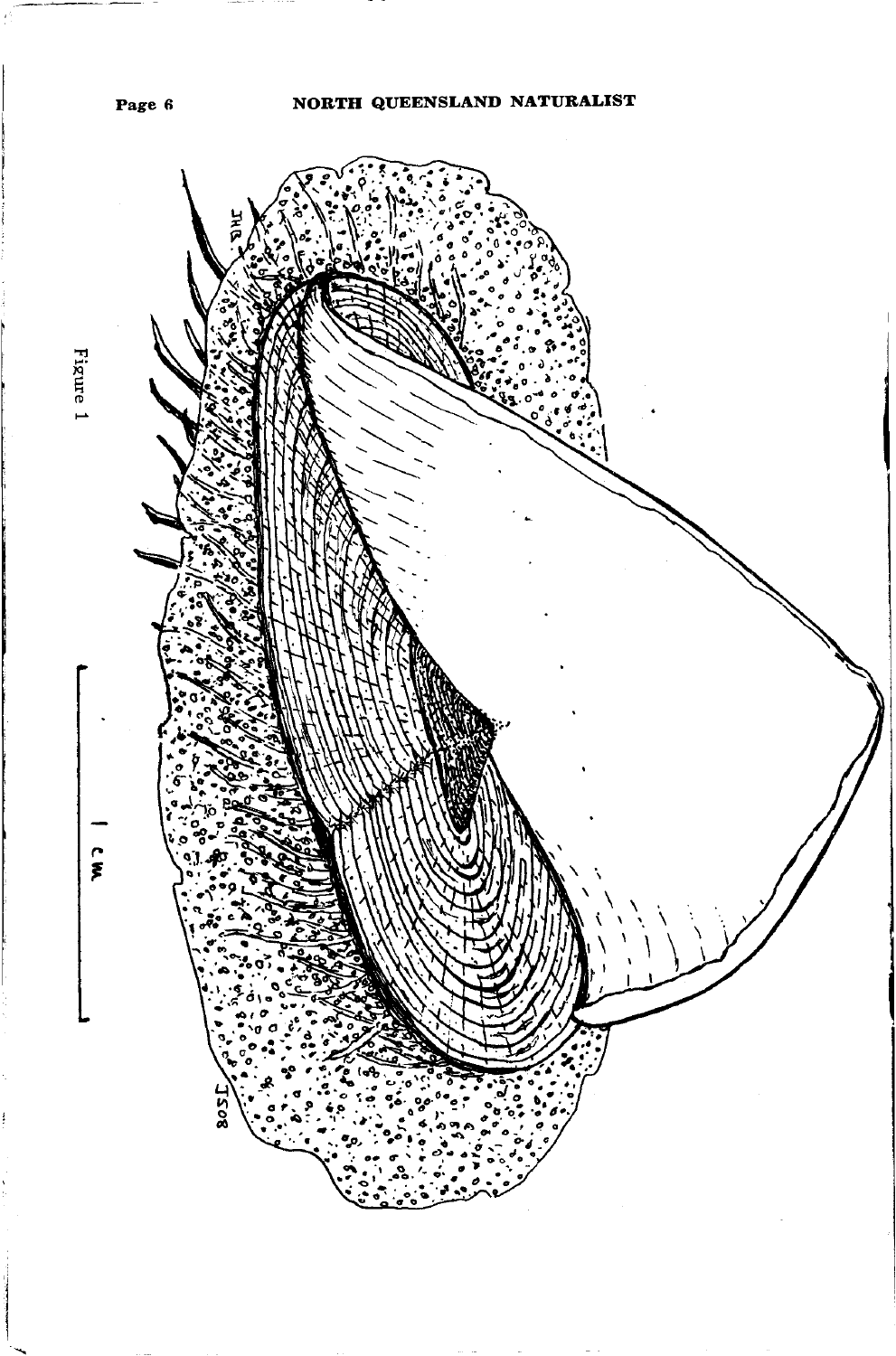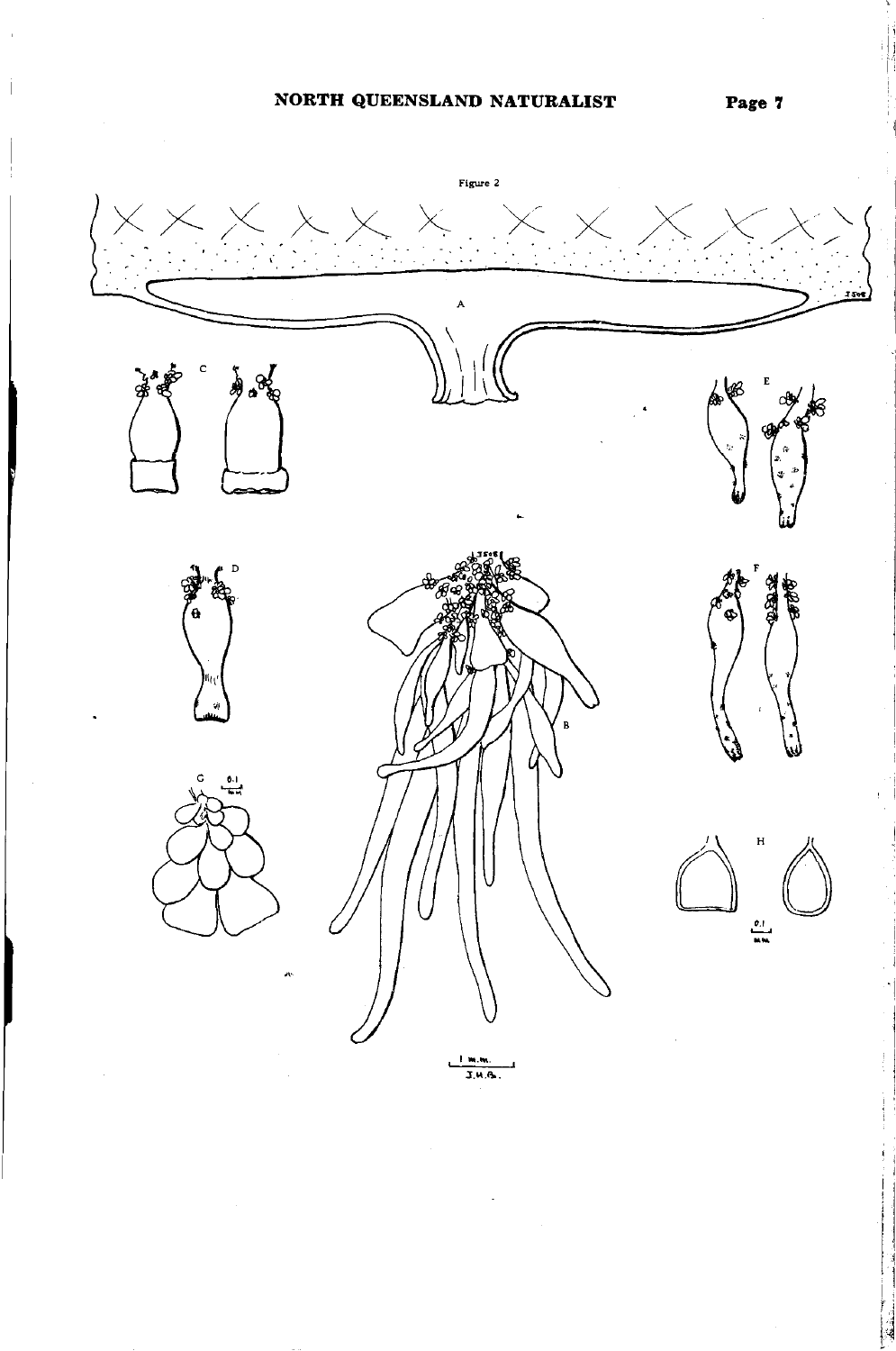Further out again, where the stiffened disc gives origin to the skirting membrane, is a pallisade of long tapering finger-like processes (Figure 2, B). forming a complete circle around the feeding and reproductive members. These are the tentaculozooids-a further specialisation of the polypoidal form, showing no mouth, and only a narrow cavity, but heavily armed with nematocysts. Although usually regarded as defensive elements, these tentaculozooids play an important role in the trapping of food. At rest, in calm water, Velella spreads its tentaculozooids like the spokes of a wheel, periodically sweeping them downward and inward towards the gasterozooids.

Like many other siphonophores, Velella is sensitive to rough handling and chemical irritation. The usual response is a casting off of tentaculozooids.

Despite the vast number of nematocysts located on the undersurface of the disc, this siphonophore can be handled with impunity. When closely observed. Velella is an object of great beauty. The grace of the translucent sail, the deep purple of the central zone, the irridescent silver of the concentric rings, and the finely patterned greenish skirt, will impress the most phlegmatic observer.

Specimens appear on local beaches at intervals throughout the year, but are most numerous during summer months, after easterly or north-easterly winds. At such times Velella is often accompanied by the two other common floating siphonophores, Physalia and Porpita.

Note to collectors: All Velella collected by me in the Cairns area have conformed with the configuration shown in Figure 1. However, a beautiful illustration in Dakin's "Australian Seashores" (1952) shows a reversed arrangement of the disc and sail. Mirror-image forms of Physalia (see Siphonophores, Part 1) occur in this area, and the same may be true for Velella.

#### J. H. BARNES.

#### **LEGENDS.**

Fig. 1. Velella from life (Specimen J508, collected at Bells' Beach on 7. Vii. 1960).

- Fig. 2. Zooids of Velella, from the specimen shown in Figure 1, after formalin preservation
	- A. Longitudinal section through the central gastrozooid, showing the large mouth and the fore-and-aft extension of the cavity (coelenteron), of this major feeding polyp.
	- B. Zooids on a strip torn radially from the under surface of the disc, illustrating progressive modification in shape and length of polyps at increasing distances from the centre.
	- C. Typical zooids from the central zone, beneath the "liver". The functional mouths and dilated cavities would qualify these polyps as gastrozooids, but because they give rise to reproductive elements (gonophores) they are classified as gonozooids.
	- D, E, F. Gonozooids, representing the changing forms seen between central and peripheral zones. In the intermediate zone the polyps are longer, and have smaller mouth openings. Further out, the gonozooids are considerably lengthened, and are probably mainly<br>protective in function (i.e. the outer zooids are approaching the<br>category of dactylozooids). The outermost members, seen as greatly<br>elongated structures in B mouth nor gonophores; because of their tentacle-like form and function, they are referred to as tentaculozooids.
	- G. A cluster of gonophores, considerably magnified.
	- H. Gonophores maturing towards the medusoid form. When fully developed, the gonohpores of the Chondrophorae are freed as minute medusae.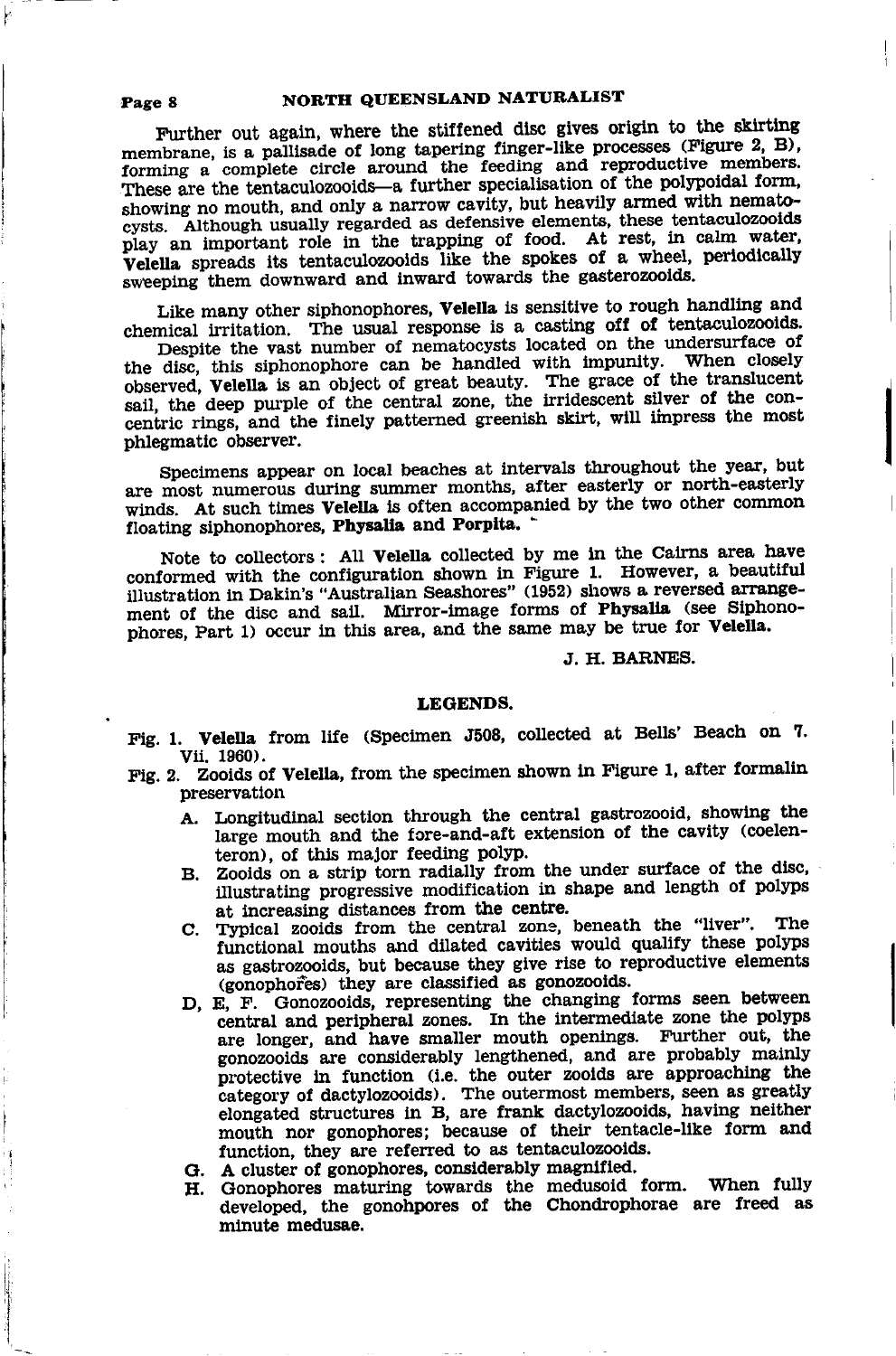# WADERS OF CAIRNS ESPLANADE

#### BY JACK WHEELER.

The purpose of this paper is to record and indicate the wealth of wader observations that can be carried out with extreme ease along the foreshore or esplanade at, Cairns.

During brief visits to Cairns in 1952, 1953, 1954, 1957 and 1961, daily counts were made by two observers, Roy Wheeler (WRW) and Jack Wheeler (JRW), along  $1<sub>1</sub>$  miles of the Cairns esplanade, extending northwards from the city proper to the belt of mangroves beyond the Cairns Hospital.

Space does not permit a full detailed listing of daily counts, but the accompanying chart lists the best total on any one day during a period, and the larger totals are of course the nearest possible approxlmate numbers.

Some weder migrants winter in Australia (non breeding birds) but by the breeding plumage notieed on many of the birds along Calrns foreshore, it ls apparent that September and October are probably the best months for observing.

The tidal flats along the Cairns esplanade consist ot reasonably deep mud with scouring channels, and the best observing was carried out when the lncoming tide was bctween half and three quanters flood.

Birds listed are as follows :-

Arenaria-interpres. (Turnstone). Seasonal migrant. Not regularly observed, Best total 12 birds September 15th, 1952.<br>Lobibyx-miles. (Masked Plover). Local s

(Masked Plover). ..Local species. Frequents more inland waters. Common on foreshore during dry season of 1961,

Pluvialis-squatarola. (Grey Plover). Rare migrant. Observed once only September 12th, 1954. L. Amiet lists three for Cairns.

Pluvialis-dominica. (Pacific Golden Plover). Regular migrant. Usually observed in small parties.

Charadrius-mongolus. (Mongolian Sand Dotterel). Regular migrant. Usually in small flocks.

Charadrius-alexandrinus. (Red-capped Dotterel). Local species. Favours Coastal areas but does occur at times well inland.

Charadrius-nelanops. (Black-fronted Dotterel). Resident species. Favours inland waters but dry periods will drive them coastwards.

Himantopus-leucocephalus. ..(White-headed Stilt). Indigenous species. Favours inland waters but very nomadic during dry seasons, as in 1961.

Numenius-madagascariensis. (Eastern Curlew). Seasonal migrant. Small numbers noted and not as plentiful up north as the Whimbrel.<br>Numenius-phacopus. (Whimbrel). Seasonal migrant. Always present.

Seasonal migrant. Largest flock was 125 on evening of September 6th, 1961, and just prior to dusk moved seawards in a south easterly direction.

Numenius-minutus. (Little Whlmbrel). A rare mlgrant. 2 birds noted close inshore September 4th, 1961. Slightly larger than Greenshank. L. Amiet recorded 2 birds on foreshore November 1st, 1954. Few sightings only for Northern Queenslsnd.

Limosa-limosa. (Black-tailed Godwit). Never very common. Seasonal mig-<br>rant and can be easily overlooked when associating with Bar-tailed Godwits.

Limosa-lapponica. (Bar-tailed Godwit). Common seasonal migrant and noted during all visits.<br>Heteroscelus-brevipes. (G

(Grey-tailed (Asiatic) Tattler). Seasonal migrant and was seen on most visits. In eclipse plumage it very closely resembles the Wandering Tattler which is a rare visitor.

Actitis-hypoleucos. (Common Sandpiper). A rare visitor to Cairns. Sighted once September 6th, 1961, close inshore near mangroves, north of Hos- pital. L. Amiet has sightings for Cairns. pital. L. Amiet has sightings for Cairns.<br>Tringa-nebularia. (Greenshank). Regular visitor in small numbers. Does not

appear to be as common as down south.

it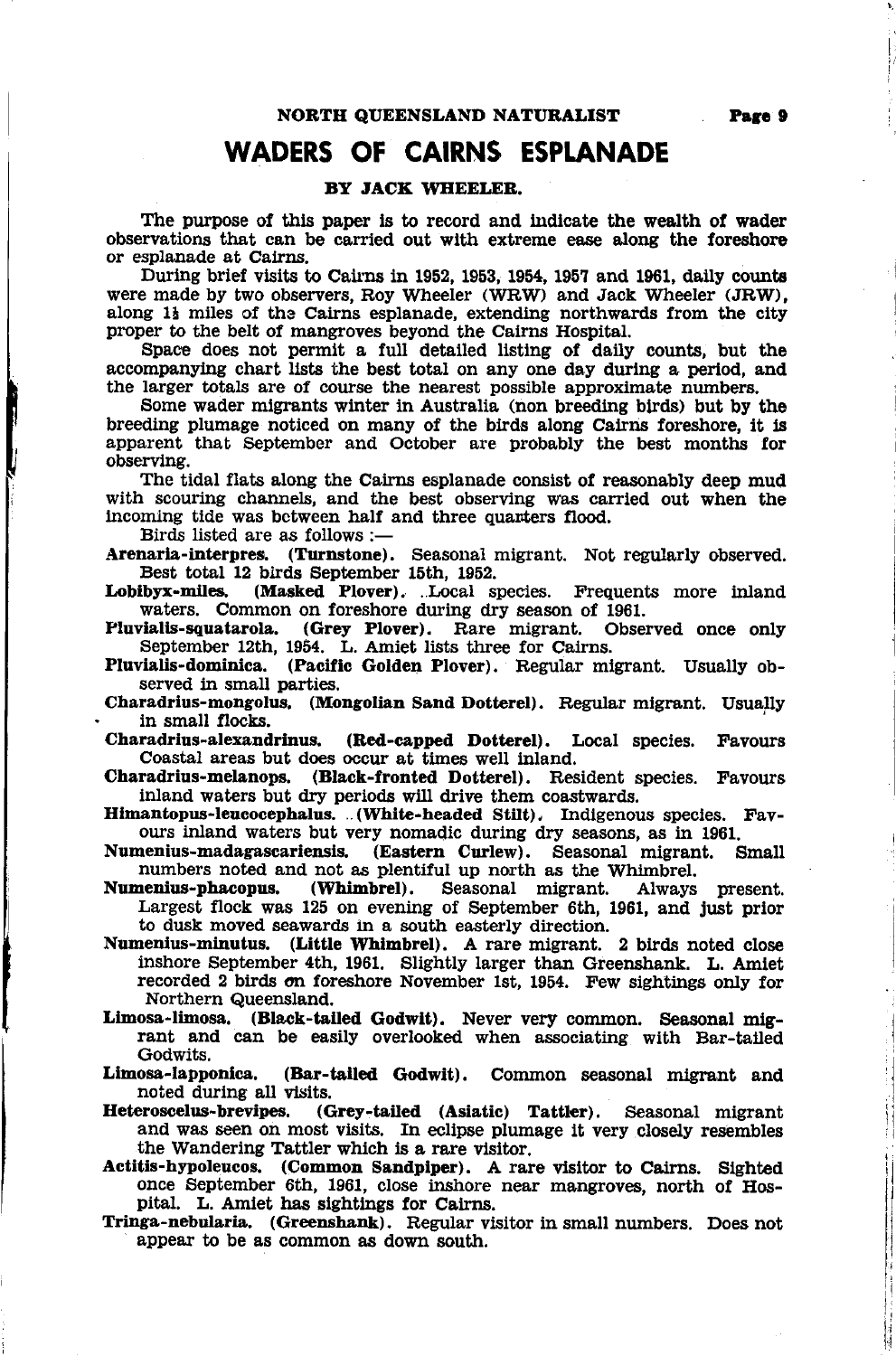#### NORTH QUEENSLAND NATULALIST Page 10

Tringa-cinerea. (Terek Sandpiper). Regular migrant. Small numbers only. Calidris-ferruginea. (Curlew Sandpiper). Seasonal migrant. Not seen on all visits. More common in southern Australia.

Calidris-ruficollis. (Red-necked (Little) Stint). Common migrant and regularly observed.

Calidris-accuminata. (Sharp-tailed Sandpiper). Common migrant and was regularly observed.

Calidris-canutus. (Lesser Knot). Seasonal migrant. Not regularly observed. Best flock of 23 birds near Hospital September 9th, 1961. L. Amiet has recorded sightings at Cairns.

Calidris-tenuirostris. (Greater Knot). Rare migrant. 3 birds near Hospital September 8th, 1961. Size and plumage most distinctive. L. Amiet has sightings for Cairns.

Limicola-falcinellus. (Broad-billed Sandpiper). Probably the rarest of waders to visit Cairns. 3 birds noted September 30th, 1954, and 1 bird October 4th, 1957. L. Amiet also has a single sighting of this specie for Cairns. Reference of other waders listed by other observers for Cairns district --

Oriental Dotterel. Large Sand Dotterel. Marsh Sandpiper. Southern Stone Curlew. Beach Stone Curlew.

L. Amiet, "Emu", Vol 57, Page 236

#### **ACKNOWLEDGEMENT-**

World Bird Lists published by Bird Observers Club of Victoria, and Personal Observations and Notes provided by Roy Wheeler.

| Observer.                     | <b>WRW</b>  | <b>JRW</b>  | <b>WRW</b>    | <b>WRW</b> | <b>JRW</b>   | <b>JRW</b>                                                            |  |  |  |  |
|-------------------------------|-------------|-------------|---------------|------------|--------------|-----------------------------------------------------------------------|--|--|--|--|
|                               |             |             | <b>DATES.</b> |            |              |                                                                       |  |  |  |  |
|                               | 1952        | 1953        | 1954          | 1957       | 1961         | 1961                                                                  |  |  |  |  |
|                               | Sept.       | Sept.       | Sept. 8<br>to | Oct.       | Aug.         | Sept.                                                                 |  |  |  |  |
|                               | 8-15th      | 13-16th     | Oct. 2        | 2-6th      | 11th         | 3-9th                                                                 |  |  |  |  |
| SPECIES.                      |             |             |               |            |              |                                                                       |  |  |  |  |
| Turnstone                     | 12          |             | 8             | 11         |              | $\bf{2}$                                                              |  |  |  |  |
| Masked Plover                 |             |             | 5             | 4          |              | 15                                                                    |  |  |  |  |
| Grey Plover                   |             |             | $\mathbf{1}$  | 1          |              |                                                                       |  |  |  |  |
| Pacific Golden Plover         | 12          | 5           | 40            | 20         |              | 12                                                                    |  |  |  |  |
| Mongolian Sand Dotterel       | 50          | 50          | 72            | 50         |              | 12                                                                    |  |  |  |  |
| Red-capped Dotterel           | 20          | 18          | 10            | 1          |              | $\frac{5}{8}$                                                         |  |  |  |  |
| <b>Black-fronted Dotterel</b> | 4           |             |               |            |              |                                                                       |  |  |  |  |
| White-headed Stilt            |             |             |               | 12         | 6            | 13                                                                    |  |  |  |  |
| Eastern Curlew                | 10          | 5           | 14            | 20         | $\mathbf{1}$ | 8                                                                     |  |  |  |  |
| Whimbrel                      | 30          | 26          | 27            | 6          |              | 125                                                                   |  |  |  |  |
| Little Whimbrel               |             |             |               |            |              | $\mathbf{z}$                                                          |  |  |  |  |
| Black-tailed Godwit           | 1           | 3           |               | 8          |              | 10                                                                    |  |  |  |  |
| Bar-tailed Godwit             | 50          | 32          | 30            | 60         | 8            | 25                                                                    |  |  |  |  |
| Grey-tailed Tattler           | $\mathbf 2$ | $\mathbf 2$ | 16            | 20         |              | 45                                                                    |  |  |  |  |
| Common Sandpiper              |             |             |               |            |              |                                                                       |  |  |  |  |
| Greenshank                    | 2           |             | 14            | 2          |              | $\begin{array}{c} \textbf{1} \\ \textbf{8} \\ \textbf{8} \end{array}$ |  |  |  |  |
| Terek Sandpiper               | 1           | 4           | 16            | 4          |              |                                                                       |  |  |  |  |
| Curlew Sandpiper              | 4           |             | 6             | 40         |              | 50                                                                    |  |  |  |  |
| Red-necked (Little) Stint     | 50          | 300         | 110           | 400        |              | 200                                                                   |  |  |  |  |
| Sharp-tailed Sandpiper        | 300         | 500         | 40            | 200        | 50           | 250                                                                   |  |  |  |  |
| Lesser Knot                   | 1           |             |               | 1          |              | 23                                                                    |  |  |  |  |
| Greater Knot                  |             |             |               |            |              | 3                                                                     |  |  |  |  |
| Broad Billed Sandpiper        |             |             | 3             | 1          |              |                                                                       |  |  |  |  |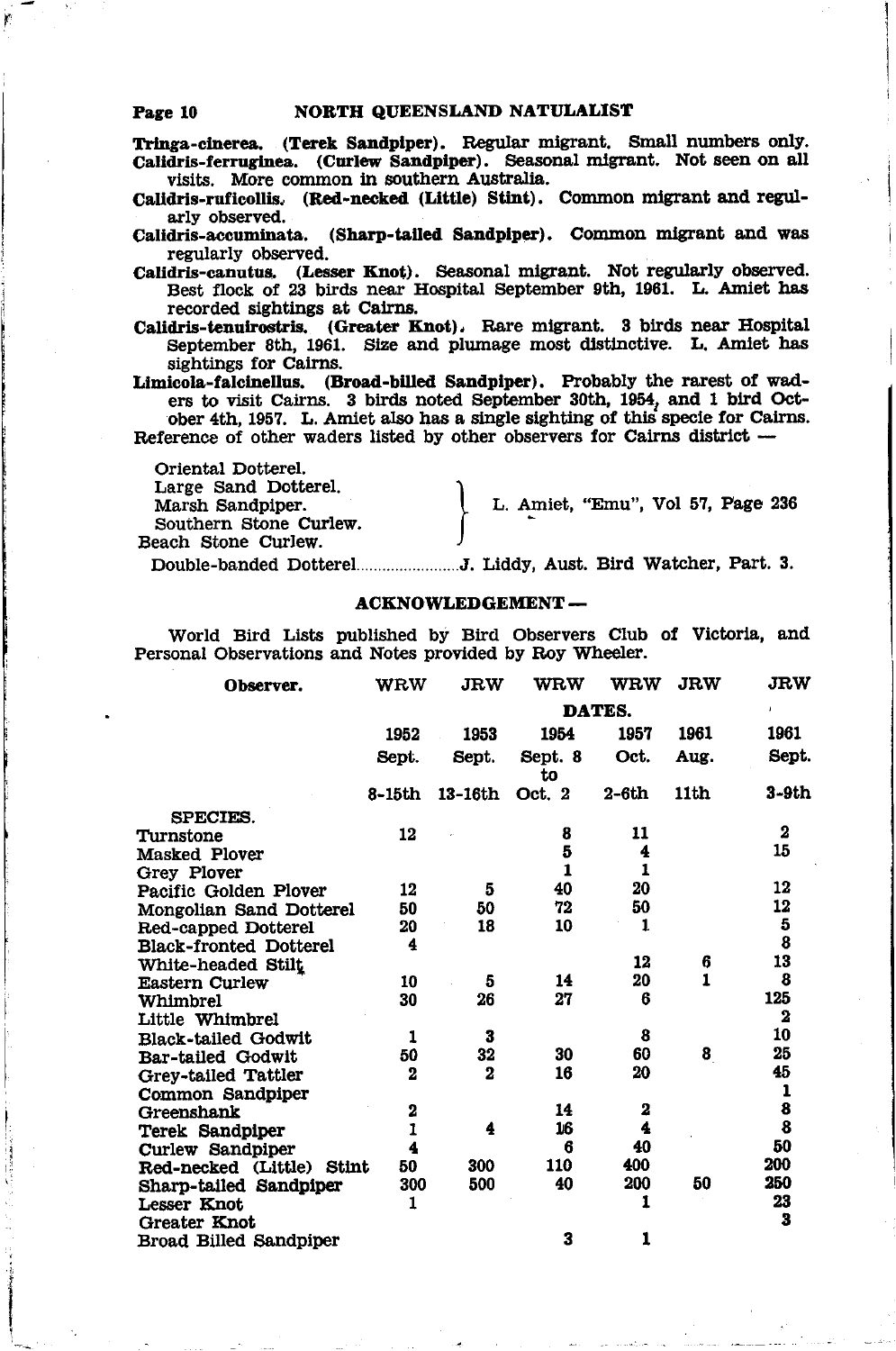### EDITORIAL

It has been decided to revise the Orchid Check List as the present one is very much out of date. Mr. Alick Dockrill is now undertaking this arduous work and we hope to have it published in the next two or three months. It will probably cost quite a bit more than the old one but I am sure those buying it will find the money well spent.<br>Field Days have not been attended very well. This is a great pity as a

good Field Day enables the members to help each other, discuss their, interests, meet Couniry Members and take an interest in fields other than their own. The Field days are being held on the Sunday preceding the meeting and the venue and date are always published in the Cairns post under the report of the meeting. It is hoped that more Town and Country members wiU take part in future.

Juniors — the Show is nearly upon us and that is the time for the Flecker Memorial Medallion Essays competition. Most years this has been very poorly patronised and I hope that this year all juniors will try and have a go. The competition is open to all juniors under 20 years of age and they need not be members of the Naturalists Club. This year two more prizes are being offered, so come along Juniors and send your entries in.

A parcel of sundews was sent to Meerut College, Meerut, India to enable a student to complete her studies. We are also endeavouring to collect Finger Cherries to send down to Defence Standard Laboratories in Victoria for research work.

I

# **OBITUARY**

# Mr. Berkley Homilton Cook.

The North Queensland Naturalists Club, with other organisations, was very unfortunate in losing a member of such high calibre as Berkley Cook, who passed away at Cairns on Anzac Day.

Berkley had been a member of the Club for many years and was always willing to assist at all times in any way possible. He did a magnificent job over the years, catching and milking taipans and sending the venom to the Commonwealth Serum Laboratories where it was manufactured into antivenene. The lives of many people bitten by taipans have been saved by this anti-venene.

He was always available at any hour of the day or night to go and catch. snakes found in houses or gardens and to help Doctors and the hospital with the identification of snakes in case of snake bite.<br>His familiar face will be missed from the various Shows and Rodeos in

the North where he was always willing to exhibit his "Snakes Alive" Show for the benefit of the Q.A.T.B.<br>Not only the North Queensland Naturalists Club will be the poorer in

losing such a competent member as Berkley, but he will be missed by the community as a whole.

He was a returned Air Force member, having attained the rank of Flight

Lieutenant.<br>To his sorrowing widow and relatives we extend our deepest sympathy in their sad loss and feel that although he has departed, his spirit and good work will live on.

Vincent Reilly, President.

these two books and wishes to sell please get in touch with Mr. E. Little, 52<br>Anderson St., Womibes Wishers WANTED ! WANTED ! WANTED ! "Butterflies of Australia" by Waterhouse and "What Butterfly is That?" also by Waterhouse. Anyone who has either of Andersou St., Werribee, Victoria.